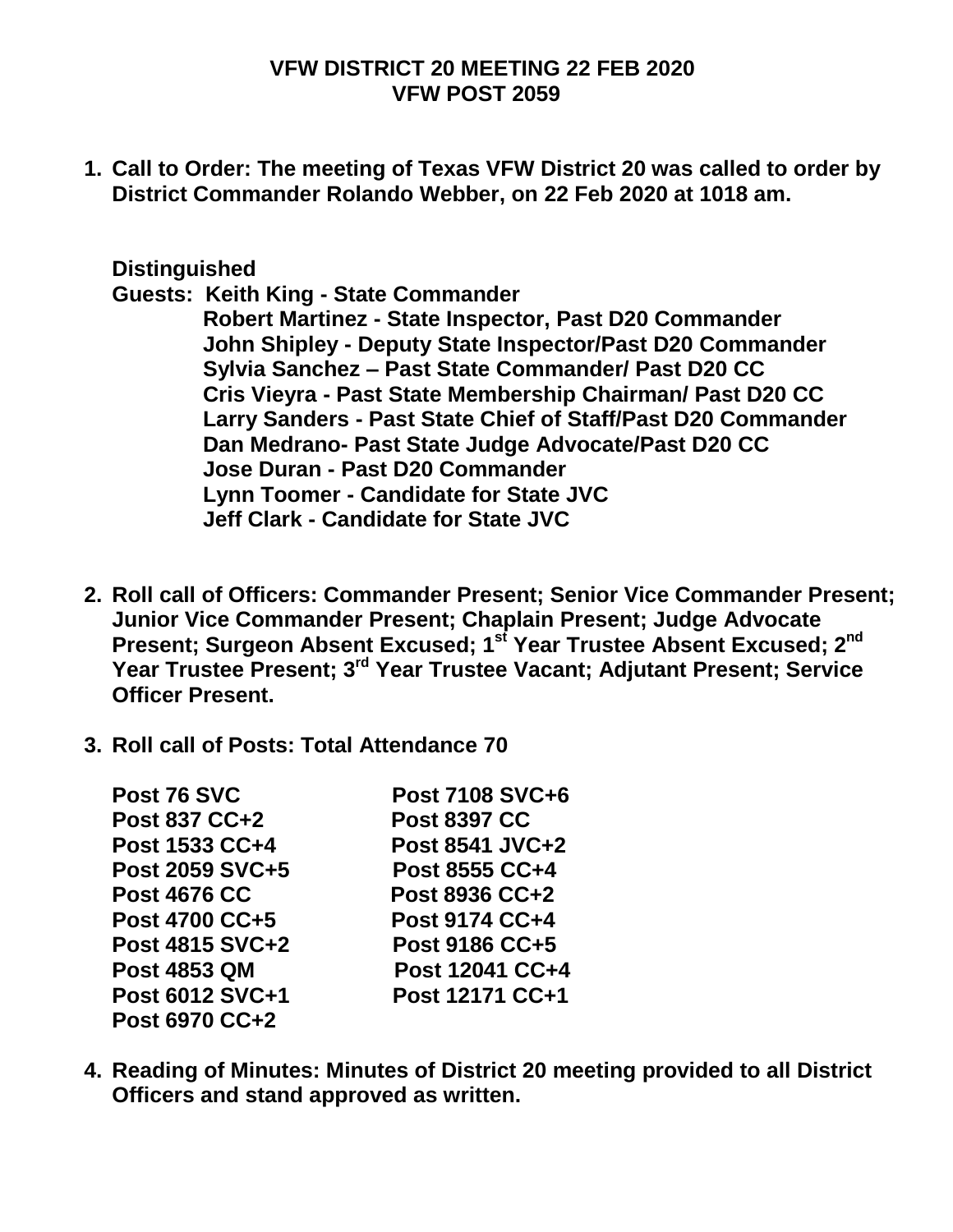**5. Quartermaster Report by District Quartermaster Robert Maldonado financial reports provided to all District Officers and stand approved as written.**

**Books have been audited by District Trustees.**

**6. Committee Reports:**

**Service Officer Report: District Service Officer Lee Rivas provided information on the new law allowing access and military ID cards to all veterans with service-connected disabilities of 0%to 90% to military installations and use of all facilities including Commissary, Exchanges. Comrade Rivas also provided information on the South Texas Veterans Health Care System being designated the 3rd in the Nation as a Purple Heart System. He also stated the Audie Murphy VA Medical Center will be the first VA Hospital in the Nation to be designated as a Purple Heart Medical Center. The ceremony for this event will occur on 24 February 2020 beginning at 1000 a.m. at Audie Murphy Medical Center. The 70th Anniversary of the Korean War is approaching, and the Mexican Ambassador wants to honor all Korean War veterans and wants all who can be identified to participate in a ceremony on 22 May 2020.**

**Surgeon Report: No report**

**Homeless Veterans: No report**

- **7. VFW National Home remembrance conducted by District Chaplain Lee Arnold.**
- **8. Unfinished Business**

**None to report**

- **9. New Business:**
	- **A. District Commander Rolando Webber stated 2nd Year Trustee Comrade Lenny Layman has resigned due to health reasons. This requires the District to conduct an election for the position of 2nd Year Trustee. The district membership voted to conduct this election with a Post Commander vote.**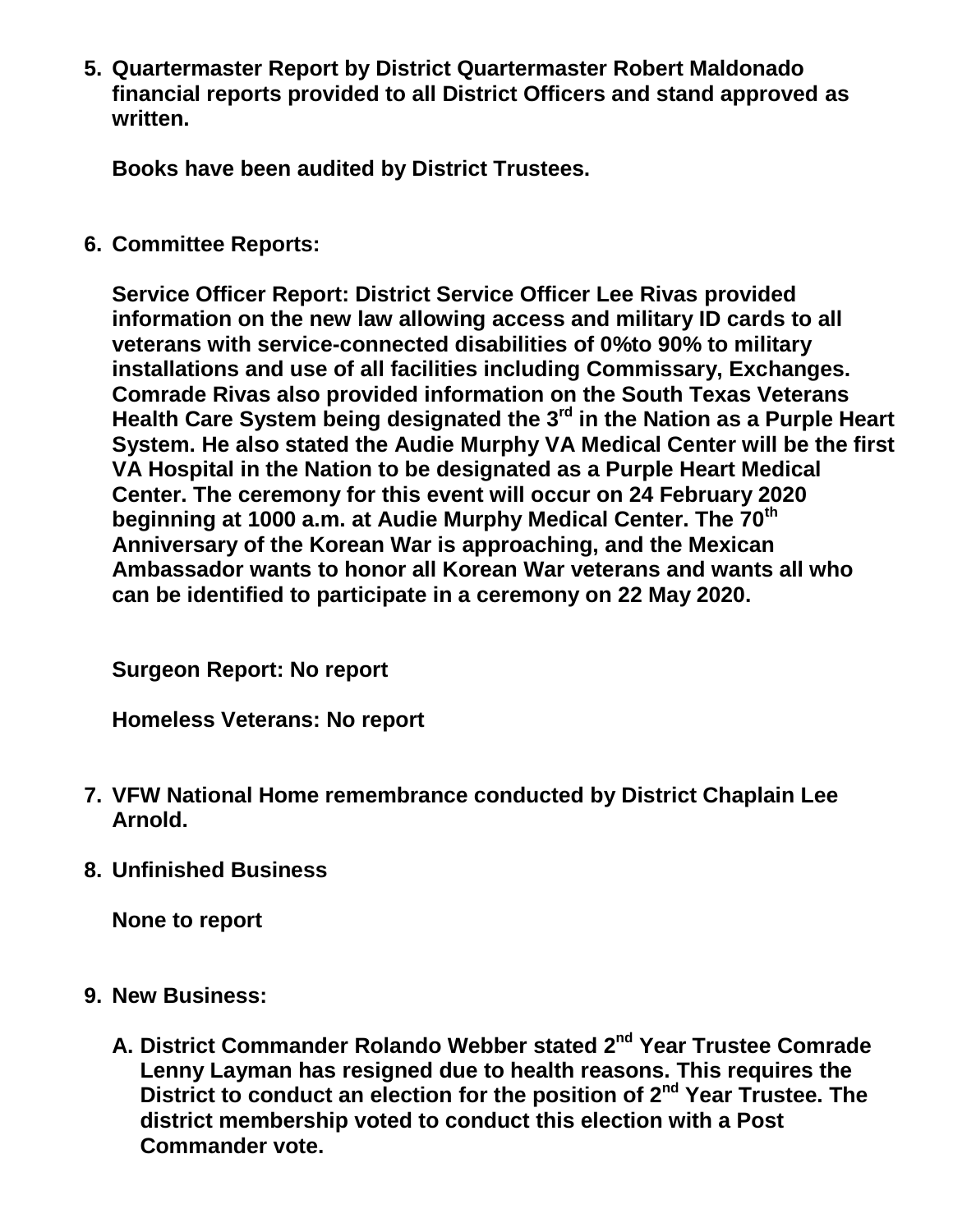**Motion made by Comrade Jack Steel to conduct a Post Commander vote. Seconded by Comrade Larry Sanders. Motion carried.**

**District Commander Webber opened the floor for nominations for 2nd Year Trustee:**

**District Chief of Staff Jose Duran nominated Comrade John Maines. Comrade Maines accepted**

**Comrade Cris Vieyra nominated Comrade Robert Otto. Comrade Otto accepted.**

**SVC Armando Gonzales nominated Comrade Juan Martinez. Comrade Martinez accepted. Closed**

**Comrade Juan Martinez was elected with a majority of the Post Commander voting in his favor. Comrade Juan Martinez is duly elected to the position of 2nd Year Trustee.**

**B. District Nominations for 2020-21. District Commander Rolando Webber opened the floor for nominations:**

**District Commander: PDC John Shipley nominated District SVC Armando Gonzales. SVC Gonzales accepted. Closed**

**Senior Vice Commander: PDC Larry Sanders nominated JVC William Smith. JVC Smith accepted. Closed**

**Junior Vice Commander: Senior Vice Commander Armando Gonzales nominated District Service Officer Lee Rivas. Comrade Rivas accepted.**

**Junior Vice Commander: Junior Vice Commander William Smith nominated Comrade Joe Ramon. Comrade Ramon accepted. Closed**

**District Quartermaster: Comrade Raymond Silva nominated District QM Robert Maldonado. District QM accepted. Closed**

**District Chaplain: District Adjutant John Clark nominated District Chaplain Marvin (Lee) Arnold. District Chaplain Arnold accepted. Closed**

**District Judge Advocate: District Service Officer Lee Rivas nominated District Judge Advocate Dan Medrano. District Judge Advocate Medrano accepted. Closed**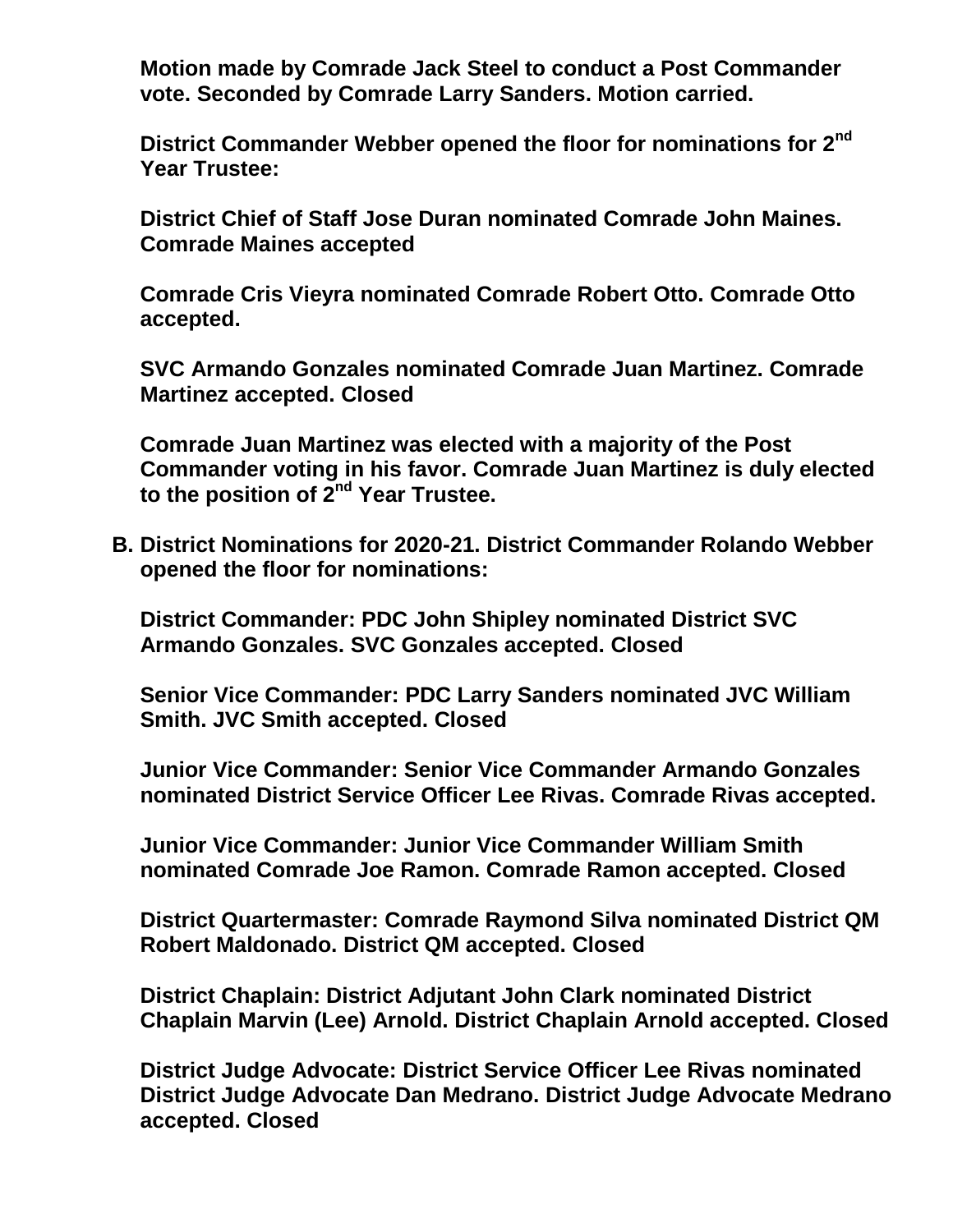**District Surgeon: JVC William Smith nominated Comrade Chris Espinosa. Comrade Espinosa accepted. Closed**

**3 Year Trustee: PDC John Shipley nominated Comrade John Maines. Comrade Maines accepted.** 

**3 Year Trustee: JVC William Smith nominated Comrade Jim Paisano. Comrade Paisano accepted.** 

**3 Year Trustee: PDC Larry Sanders nominated Comrade Nathan Zuniga. Comrade Zuniga accepted. Closed**

**District Commander Rolando Webber declared all nominations closed until reopened at our next meeting 2 May 2020**

## **10.Good of the Order**

 **State Rep: State Commander Keith King great to be in District 20. He reminded all that IRS 990's are to be filed. He indicated that his home Post was visited by the IRS indicating no had been filed for 3 years. Indicated they had used H&R Block. The agent indicated they had not submitted to the government. So be careful. Commander King also stated he received a call from a Past State Commander indicating he should refrain from relieving Post Commanders, Quartermasters and was to strictly follow ing the Bylaws. Commander stated he would continue to follow the VFW Bylaws. Reminded all the Quarterly audits should be completed on time to not receive a phone call from Department Headquarters. Keep on work ing your Post Community Service Projects, Youth and Americanism they are being looked at by State Inspectors. Get the State Awards for areas submitted for all who deserve. Ensure your Post has current By Laws always available. Continue to do VPR's they are important and there only 21 and gave examples what they are worth. Commander stated that the USAA would like to sponsor our District 20 picnic. Be careful in all what you do in relation to Sexual Harassment, Perception is Reality. Know your audience.**

 **Jeff Clark, Candidate for State JVC, great to be in District 20 Four pillars of retention: Recruitment, Retention, Training, Mentorship. He would expand the present mobile training being conduct ed to more areas of the state to include The Valley, Central Texas area.**

 **Lynn Toomer, Candidate for State JVC, honored to be in District 20. Thank**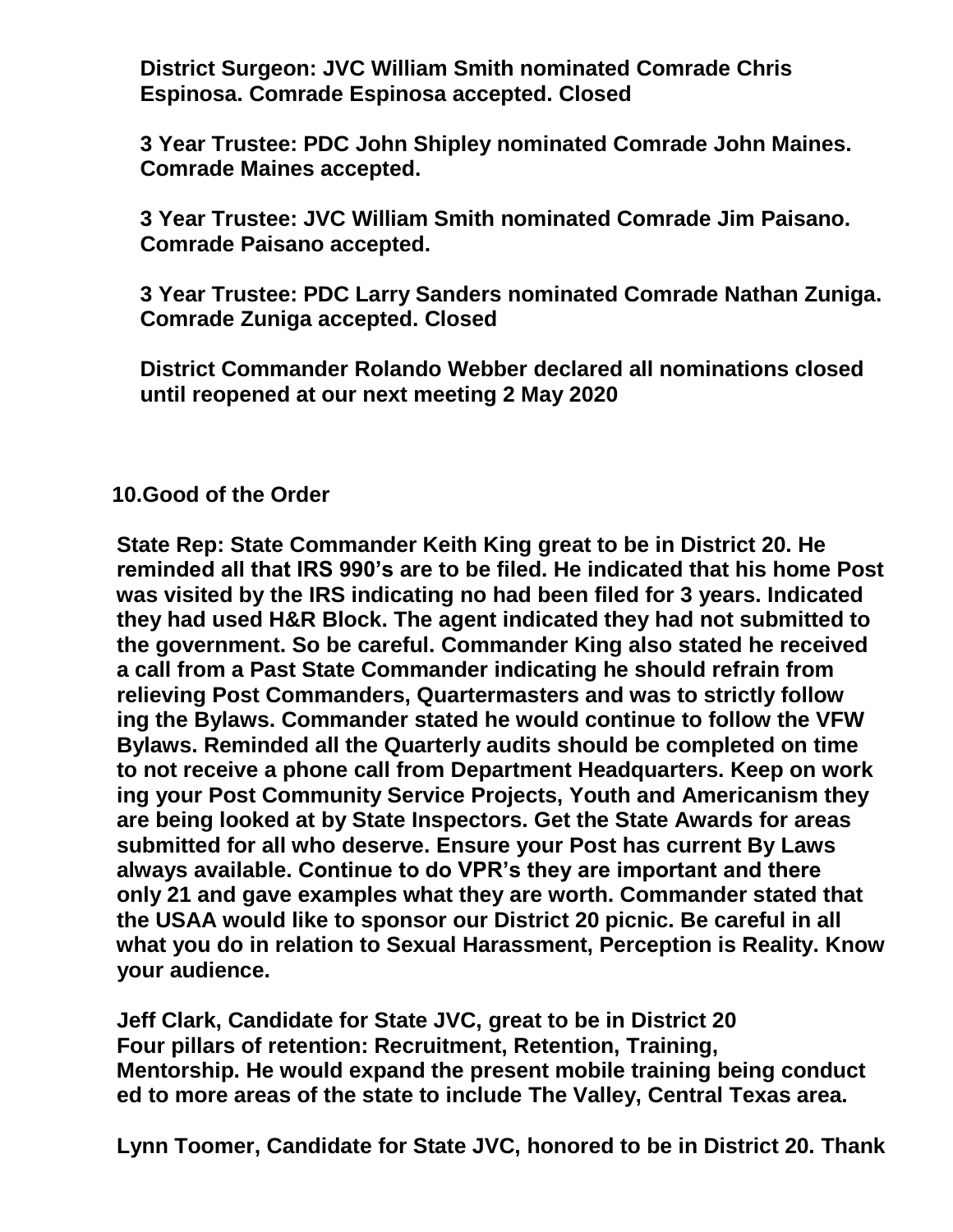**ed the Vietnam Veterans for what they have done for the veterans of today. Biggest District in the state of Texas. Keep the VFW Great. We are the best VSO serving veterans. Be sure to mentor new members with your experienced mentors. Expand more training into the business area due to our canteen operations and other functions**

- **Post 76 A joint event Post 76 and 4815 a Funeral reception for the Green Beret from San Antonio recently killed will be conducted at 1300 Rudy BBQ will provide meals for 500. All are invited.**
- **Post 837 Henry Tribute Rifle raffle until August 20. 28 Mar fundraiser for Auxiliary member with cancer.**
- **Post 1533 Thanked their Post QM also the District QM for obtaining a loan to double the meeting room size.**
- **Post 2059 Welcome to District 20. Spaghetti lunch \$8.00**
- **Post 4676 27 Mar 20 Welcome Home Vietnam Veterans 1000 am. Auxiliary President setting up.**
- **Post 4700 WW 2 veteran Jose Navaro recognized on 22 Mar 20 at 1000 am**
- **Post 4815 No**
- **Post 4853 Post home flooded**
- **Post 6012 25 Mar Mardi Gras party. Best costume**
- **Post 6970 Auxilary President Jenny Soignet passed away, Strawberry Festival, 4-5 Apr, Keith King Grand Marshall, PDC Clarence Soignet in Hospital.**
- **Post 7108 Fat Tuesday Gumbo Cookoff, King Cakes, Post Chaplain minor stroke recovering in hospital, then rehab. QM returned after**
- **Post 8397 Repaired building after purchase then roof fell. Repaired with insurance,need help**
- **Post 8541 No**

## **Post 8555 Semi Annual Chicken dinner 29 Mar 1000 am \$10.00**